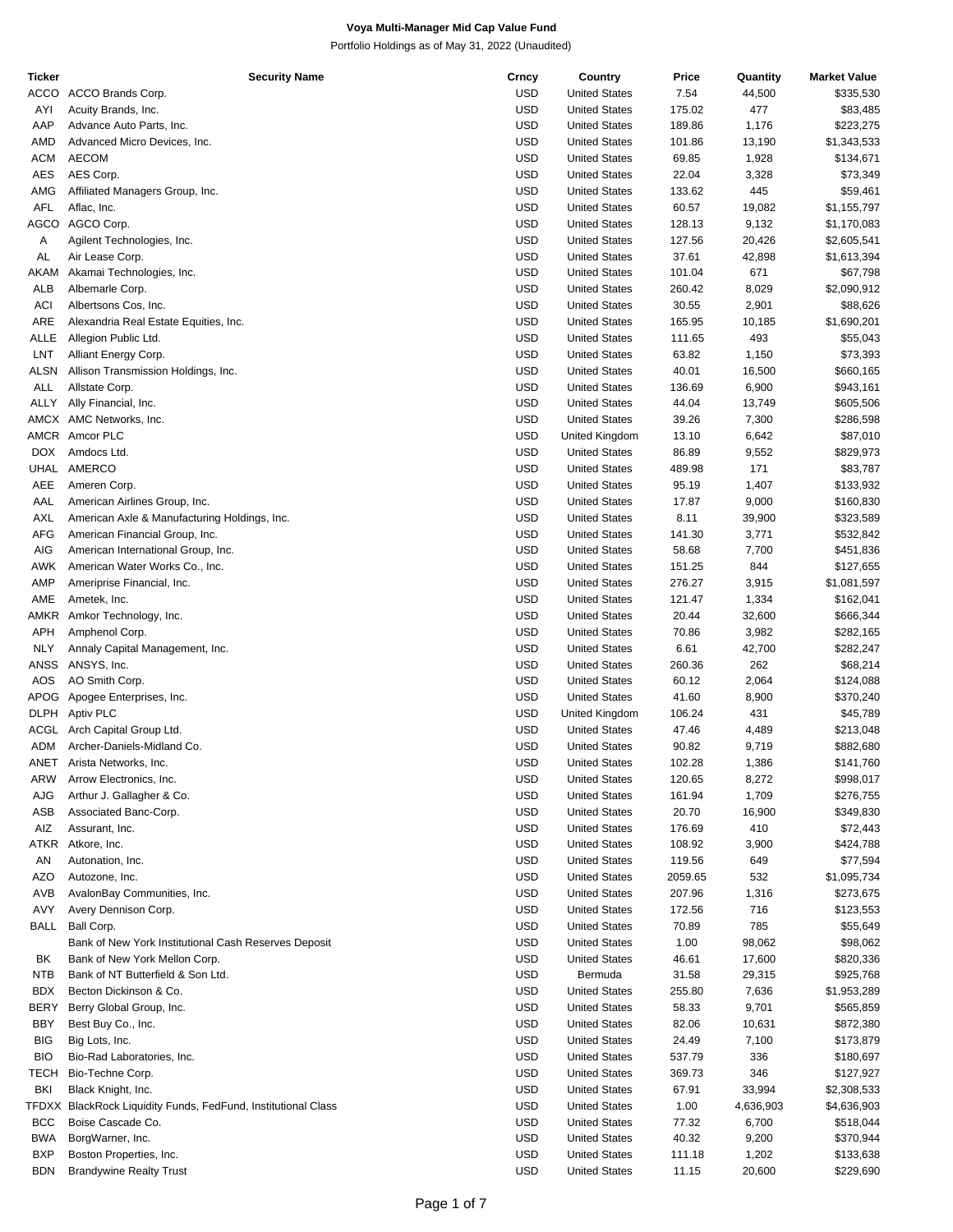| Ticker      | Security Name                                  | Crncy      | Country              | Price   | Quantity | <b>Market Value</b> |
|-------------|------------------------------------------------|------------|----------------------|---------|----------|---------------------|
| <b>BRX</b>  | Brixmor Property Group, Inc.                   | <b>USD</b> | <b>United States</b> | 24.38   | 16,000   | \$390,080           |
| <b>BR</b>   | Broadridge Financial Solutions, Inc.           | <b>USD</b> | <b>United States</b> | 146.22  | 891      | \$130,282           |
| <b>BRO</b>  | Brown & Brown, Inc.                            | <b>USD</b> | <b>United States</b> | 59.37   | 2,521    | \$149,672           |
|             |                                                |            |                      |         |          |                     |
| BC          | Brunswick Corp.                                | <b>USD</b> | <b>United States</b> | 75.23   | 6,445    | \$484,857           |
| <b>CBT</b>  | Cabot Corp.                                    | <b>USD</b> | <b>United States</b> | 75.61   | 7,100    | \$536,831           |
| <b>CDNS</b> | Cadence Design Systems, Inc.                   | <b>USD</b> | <b>United States</b> | 153.73  | 2,092    | \$321,603           |
| <b>CPT</b>  | <b>Camden Property Trust</b>                   | <b>USD</b> | <b>United States</b> | 143.49  | 538      | \$77,198            |
| CAH         | Cardinal Health, Inc.                          | <b>USD</b> | <b>United States</b> | 56.32   | 8,000    | \$450,560           |
| CSL         | Carlisle Cos., Inc.                            | <b>USD</b> | <b>United States</b> | 254.43  | 554      | \$140,954           |
| KMX         |                                                | <b>USD</b> | <b>United States</b> |         | 722      |                     |
|             | Carmax, Inc.                                   |            |                      | 99.27   |          | \$71,673            |
| CARR        | Carrier Global Corp.                           | <b>USD</b> | <b>United States</b> | 39.31   | 9,288    | \$365,111           |
| CRI         | Carter's, Inc.                                 | <b>USD</b> | <b>United States</b> | 77.05   | 13,170   | \$1,014,749         |
| <b>CATY</b> | Cathay General Bancorp.                        | USD        | <b>United States</b> | 41.11   | 2,300    | \$94,553            |
| CBOE        | Cboe Global Markets, Inc.                      | <b>USD</b> | <b>United States</b> | 112.31  | 1,998    | \$224,395           |
| <b>CBRE</b> | CBRE Group, Inc.                               | <b>USD</b> | <b>United States</b> | 82.84   | 33,013   | \$2,734,797         |
| <b>CDW</b>  | CDW Corp.                                      | <b>USD</b> | <b>United States</b> | 169.86  |          | \$227,782           |
|             |                                                |            |                      |         | 1,341    |                     |
| CE          | Celanese Corp.                                 | <b>USD</b> | <b>United States</b> | 156.52  | 5,336    | \$835,191           |
| <b>CERN</b> | Cerner Corp.                                   | <b>USD</b> | <b>United States</b> | 94.85   | 1,497    | \$141,990           |
| CF          | CF Industries Holdings, Inc.                   | <b>USD</b> | <b>United States</b> | 98.77   | 1,552    | \$153,291           |
| CHRW        | CH Robinson Worldwide, Inc.                    | <b>USD</b> | <b>United States</b> | 108.51  | 762      | \$82,685            |
| CRL         | Charles River Laboratories International, Inc. | USD        | <b>United States</b> | 234.08  | 237      | \$55,477            |
| CC          |                                                | <b>USD</b> | <b>United States</b> |         |          |                     |
|             | Chemours Co.                                   |            |                      | 43.09   | 12,900   | \$555,861           |
| <b>LNG</b>  | Cheniere Energy, Inc.                          | <b>USD</b> | <b>United States</b> | 136.77  | 1,266    | \$173,151           |
| <b>CMG</b>  | Chipotle Mexican Grill, Inc.                   | <b>USD</b> | <b>United States</b> | 1402.55 | 90       | \$126,230           |
| CHD         | Church & Dwight Co., Inc.                      | USD        | <b>United States</b> | 90.06   | 1,270    | \$114,376           |
| <b>CINF</b> | Cincinnati Financial Corp.                     | <b>USD</b> | <b>United States</b> | 127.86  | 2,320    | \$296,635           |
| <b>CTAS</b> | Cintas Corp.                                   | <b>USD</b> | <b>United States</b> | 398.33  | 562      | \$223,861           |
| <b>CFG</b>  | Citizens Financial Group, Inc.                 | <b>USD</b> | <b>United States</b> | 41.38   | 22,500   | \$931,050           |
|             |                                                |            |                      |         |          |                     |
| <b>CLX</b>  | Clorox Co.                                     | USD        | <b>United States</b> | 145.36  | 361      | \$52,475            |
| <b>CMS</b>  | CMS Energy Corp.                               | <b>USD</b> | <b>United States</b> | 71.04   | 1,296    | \$92,068            |
| <b>CNO</b>  | CNO Financial Group, Inc.                      | <b>USD</b> | <b>United States</b> | 20.57   | 30,000   | \$617,100           |
| CAG         | Conagra Brands, Inc.                           | <b>USD</b> | <b>United States</b> | 32.89   | 11,200   | \$368,368           |
| ED          | Consolidated Edison, Inc.                      | USD        | <b>United States</b> | 99.26   | 2,142    | \$212,615           |
| COO         | Cooper Cos., Inc.                              | <b>USD</b> | <b>United States</b> | 350.74  | 416      | \$145,908           |
|             |                                                |            |                      |         |          |                     |
| <b>CPRT</b> | Copart, Inc.                                   | <b>USD</b> | <b>United States</b> | 114.53  | 1,499    | \$171,680           |
| GLW         | Corning, Inc.                                  | <b>USD</b> | <b>United States</b> | 35.82   | 2,309    | \$82,708            |
| <b>CTVA</b> | Corteva, Inc.                                  | USD        | <b>United States</b> | 62.62   | 5,322    | \$333,264           |
| <b>CTRA</b> | Coterra Energy, Inc.                           | <b>USD</b> | <b>United States</b> | 34.33   | 3,217    | \$110,440           |
| CACC        | Credit Acceptance Corp.                        | <b>USD</b> | <b>United States</b> | 595.31  | 116      | \$69,056            |
| <b>CCK</b>  | Crown Holdings, Inc.                           | <b>USD</b> | <b>United States</b> | 104.44  | 3,293    | \$343,921           |
|             |                                                |            |                      |         |          |                     |
| <b>CUBE</b> | CubeSmart                                      | <b>USD</b> | <b>United States</b> | 44.53   | 1,750    | \$77,928            |
| CMI         | Cummins, Inc.                                  | <b>USD</b> | <b>United States</b> | 209.12  | 3,576    | \$747,813           |
| DHI         | D.R. Horton, Inc.                              | <b>USD</b> | <b>United States</b> | 75.15   | 3,517    | \$264,303           |
| <b>DVA</b>  | DaVita, Inc.                                   | <b>USD</b> | <b>United States</b> | 97.49   | 7,700    | \$750,673           |
| DECK        | Deckers Outdoor Corp.                          | <b>USD</b> | <b>United States</b> | 268.56  | 168      | \$45,118            |
| DXCM        | DexCom, Inc.                                   | USD        | <b>United States</b> | 297.94  | 118      | \$35,157            |
|             |                                                |            |                      |         |          |                     |
| <b>DKS</b>  | Dick's Sporting Goods, Inc.                    | <b>USD</b> | <b>United States</b> | 81.23   | 6,194    | \$503,139           |
| <b>DIOD</b> | Diodes, Inc.                                   | <b>USD</b> | <b>United States</b> | 77.01   | 6,000    | \$462,060           |
| <b>DFS</b>  | <b>Discover Financial Services</b>             | <b>USD</b> | <b>United States</b> | 113.49  | 6,134    | \$696,148           |
| DLTR        | Dollar Tree, Inc.                              | USD        | <b>United States</b> | 160.33  | 2,795    | \$448,122           |
| <b>DPZ</b>  | Domino's Pizza, Inc.                           | <b>USD</b> | <b>United States</b> | 363.17  | 322      | \$116,941           |
| <b>DOV</b>  | Dover Corp.                                    | <b>USD</b> | <b>United States</b> | 133.91  | 1,028    | \$137,659           |
|             |                                                |            |                      |         |          |                     |
| <b>DOW</b>  | Dow, Inc.                                      | USD        | <b>United States</b> | 67.98   | 12,300   | \$836,154           |
| <b>DTE</b>  | DTE Energy Co.                                 | USD        | <b>United States</b> | 132.71  | 1,623    | \$215,388           |
| <b>DRE</b>  | Duke Realty Corp.                              | <b>USD</b> | <b>United States</b> | 52.83   | 2,489    | \$131,494           |
| <b>DXC</b>  | DXC Technology Co.                             | <b>USD</b> | <b>United States</b> | 35.22   | 11,200   | \$394,464           |
| <b>EXP</b>  | Eagle Materials, Inc.                          | <b>USD</b> | <b>United States</b> | 130.56  | 649      | \$84,733            |
| EWBC        | East West Bancorp, Inc.                        | USD        | <b>United States</b> | 73.54   | 30,410   | \$2,236,351         |
|             |                                                |            |                      |         |          |                     |
| <b>EMN</b>  | Eastman Chemical Co.                           | <b>USD</b> | <b>United States</b> | 110.16  | 3,952    | \$435,352           |
| EBAY        | eBay, Inc.                                     | <b>USD</b> | <b>United States</b> | 48.67   | 16,500   | \$803,055           |
| <b>EPC</b>  | Edgewell Personal Care Co.                     | USD        | <b>United States</b> | 36.40   | 10,600   | \$385,840           |
| EIX         | Edison International                           | USD        | <b>United States</b> | 69.91   | 1,478    | \$103,327           |
| <b>EMBC</b> | Embecta Corp.                                  | <b>USD</b> | <b>United States</b> | 24.78   | 1,527    | \$37,839            |
| EME         | EMCOR Group, Inc.                              | <b>USD</b> | <b>United States</b> | 105.63  | 16,774   | \$1,771,838         |
|             |                                                |            |                      |         |          |                     |
| <b>ENTG</b> | Entegris, Inc.                                 | <b>USD</b> | <b>United States</b> | 110.96  | 798      | \$88,546            |
| ETR         | Entergy Corp.                                  | <b>USD</b> | <b>United States</b> | 120.32  | 1,466    | \$176,389           |
| EOG         | EOG Resources, Inc.                            | <b>USD</b> | <b>United States</b> | 136.96  | 8,300    | \$1,136,768         |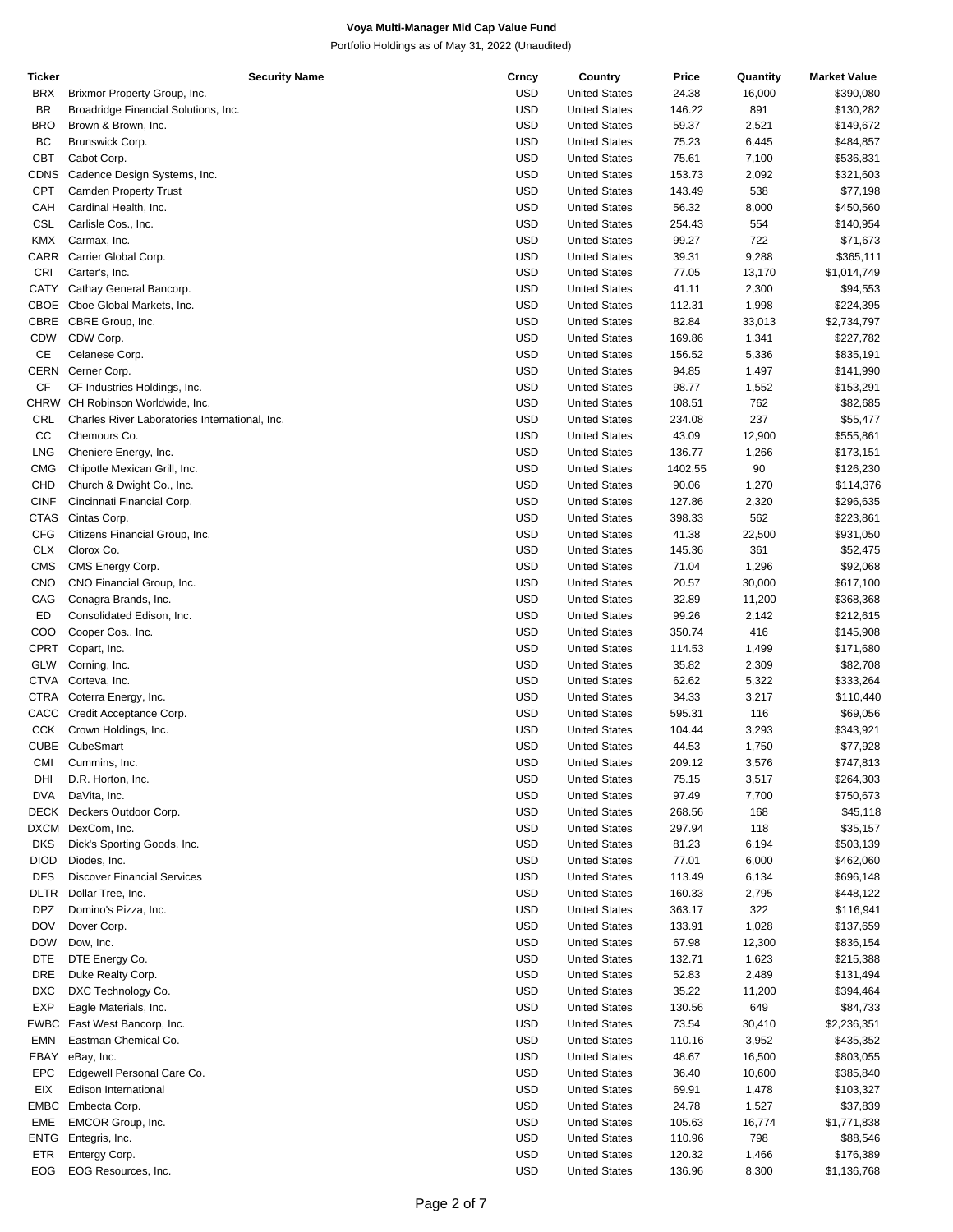| Ticker      | <b>Security Name</b>                      | Crncy      | Country              | Price  | Quantity | <b>Market Value</b> |
|-------------|-------------------------------------------|------------|----------------------|--------|----------|---------------------|
| EPAM        | EPAM Systems, Inc.                        | <b>USD</b> | <b>United States</b> | 338.52 | 548      | \$185,509           |
| EFX         | Equifax, Inc.                             | <b>USD</b> | <b>United States</b> | 202.58 | 691      | \$139,983           |
| EQIX        | Equinix, Inc.                             | <b>USD</b> | <b>United States</b> | 687.09 | 2,777    | \$1,908,049         |
| ELS         | Equity Lifestyle Properties, Inc.         | <b>USD</b> | <b>United States</b> | 75.70  | 1,345    | \$101,817           |
|             |                                           |            |                      |        |          |                     |
| EQR         | <b>Equity Residential</b>                 | <b>USD</b> | <b>United States</b> | 76.83  | 3,711    | \$285,116           |
| <b>ESNT</b> | Essent Group Ltd.                         | <b>USD</b> | <b>United States</b> | 42.79  | 6,200    | \$265,298           |
| ESS         | Essex Property Trust, Inc.                | <b>USD</b> | <b>United States</b> | 283.85 | 588      | \$166,904           |
| EEFT        | Euronet Worldwide, Inc.                   | <b>USD</b> | <b>United States</b> | 121.16 | 19,076   | \$2,311,248         |
| <b>EVR</b>  | Evercore, Inc.                            | <b>USD</b> | <b>United States</b> | 114.20 | 721      | \$82,338            |
| RE          | Everest Re Group Ltd.                     | <b>USD</b> | <b>United States</b> | 282.50 | 1,710    | \$483,075           |
| EVRG        | Evergy, Inc.                              | <b>USD</b> | <b>United States</b> | 69.94  | 2,347    | \$164,149           |
| ES          | <b>Eversource Energy</b>                  | <b>USD</b> | <b>United States</b> | 92.32  | 1,206    | \$111,338           |
| <b>EXPD</b> |                                           | <b>USD</b> | <b>United States</b> | 108.84 | 2,490    |                     |
|             | Expeditors International Washington, Inc. |            |                      |        |          | \$271,012           |
| <b>EXR</b>  | Extra Space Storage, Inc.                 | <b>USD</b> | <b>United States</b> | 178.20 | 1,433    | \$255,361           |
| FFIV        | F5, Inc.                                  | <b>USD</b> | <b>United States</b> | 163.04 | 548      | \$89,346            |
| <b>FDS</b>  | Factset Research Systems, Inc.            | <b>USD</b> | <b>United States</b> | 381.78 | 384      | \$146,604           |
| <b>FAST</b> | Fastenal Co.                              | <b>USD</b> | <b>United States</b> | 53.56  | 5,267    | \$282,101           |
| AGM         | Federal Agricultural Mortgage Corp.       | <b>USD</b> | <b>United States</b> | 105.01 | 3,000    | \$315,030           |
| <b>FNF</b>  | Fidelity National Financial, Inc.         | <b>USD</b> | <b>United States</b> | 42.30  | 25,837   | \$1,092,905         |
| <b>FITB</b> | Fifth Third Bancorp                       | <b>USD</b> | <b>United States</b> | 39.43  | 17,220   | \$678,985           |
| FAF         | First American Financial Corp.            | <b>USD</b> | <b>United States</b> | 60.59  | 8,815    | \$534,101           |
|             | FCNCA First Citizens BancShares, Inc.     | <b>USD</b> | <b>United States</b> | 700.40 | 890      | \$623,356           |
|             |                                           |            |                      |        |          |                     |
| FR          | First Industrial Realty Trust, Inc.       | <b>USD</b> | <b>United States</b> | 53.15  | 1,253    | \$66,597            |
| <b>FRC</b>  | First Republic Bank                       | <b>USD</b> | <b>United States</b> | 155.03 | 10,992   | \$1,704,090         |
| FE.         | FirstEnergy Corp.                         | <b>USD</b> | <b>United States</b> | 42.96  | 4,851    | \$208,399           |
| <b>FLO</b>  | Flowers Foods, Inc.                       | <b>USD</b> | <b>United States</b> | 27.60  | 2,423    | \$66,875            |
| FL.         | Foot Locker, Inc.                         | <b>USD</b> | <b>United States</b> | 32.98  | 13,100   | \$432,038           |
| <b>FTNT</b> | Fortinet, Inc.                            | <b>USD</b> | <b>United States</b> | 294.14 | 1,179    | \$346,791           |
| <b>FTV</b>  | Fortive Corp.                             | <b>USD</b> | <b>United States</b> | 61.77  | 1,329    | \$82,092            |
| <b>FBHS</b> | Fortune Brands Home & Security, Inc.      | <b>USD</b> | <b>United States</b> | 69.35  | 625      | \$43,344            |
|             |                                           |            |                      |        |          |                     |
| FOXA        | Fox Corp. - Class A                       | <b>USD</b> | <b>United States</b> | 35.51  | 23,587   | \$837,574           |
| <b>FOX</b>  | Fox Corp. - Class B                       | <b>USD</b> | <b>United States</b> | 32.71  | 1,810    | \$59,205            |
| <b>BEN</b>  | Franklin Resources, Inc.                  | <b>USD</b> | <b>United States</b> | 27.08  | 6,137    | \$166,190           |
| <b>FSP</b>  | Franklin Street Properties Corp.          | <b>USD</b> | <b>United States</b> | 4.52   | 42,600   | \$192,552           |
| <b>FCN</b>  | FTI Consulting, Inc.                      | <b>USD</b> | <b>United States</b> | 168.00 | 568      | \$95,424            |
| <b>GLPI</b> | Gaming and Leisure Properties, Inc.       | <b>USD</b> | <b>United States</b> | 46.82  | 13,500   | \$632,070           |
| GRMN        | Garmin Ltd.                               | <b>USD</b> | <b>United States</b> | 105.62 | 1,474    | \$155,684           |
| IT          | Gartner, Inc.                             | <b>USD</b> | <b>United States</b> | 262.40 | 675      | \$177,120           |
| GNRC        | Generac Holdings, Inc.                    | <b>USD</b> | <b>United States</b> | 247.08 | 427      | \$105,503           |
| G           | Genpact Ltd.                              | <b>USD</b> | <b>United States</b> | 44.37  | 47,725   | \$2,117,558         |
|             |                                           |            |                      |        |          |                     |
| <b>GNTX</b> | Gentex Corp.                              | USD        | <b>United States</b> | 31.08  | 1,953    | \$60,699            |
| <b>GPC</b>  | Genuine Parts Co.                         | USD        | <b>United States</b> | 136.73 | 2,731    | \$373,410           |
| <b>GNW</b>  | Genworth Financial, Inc.                  | <b>USD</b> | <b>United States</b> | 4.05   | 31,300   | \$126,765           |
| GT          | Goodyear Tire & Rubber Co.                | <b>USD</b> | <b>United States</b> | 12.92  | 30,393   | \$392,678           |
| GGG         | Graco, Inc.                               | <b>USD</b> | <b>United States</b> | 63.30  | 908      | \$57,476            |
| <b>GPK</b>  | Graphic Packaging Holding Co.             | <b>USD</b> | <b>United States</b> | 22.26  | 3,175    | \$70,676            |
| <b>HRB</b>  | H&R Block, Inc.                           | <b>USD</b> | <b>United States</b> | 35.24  | 17,700   | \$623,748           |
| HBI         | Hanesbrands, Inc.                         | <b>USD</b> | <b>United States</b> | 11.87  | 21,900   | \$259,953           |
| HOG         | Harley-Davidson, Inc.                     | <b>USD</b> | <b>United States</b> | 35.18  | 16,600   | \$583,988           |
| HIG         |                                           | <b>USD</b> | <b>United States</b> |        |          |                     |
|             | Hartford Financial Services Group, Inc.   |            |                      | 72.51  | 17,010   | \$1,233,395         |
| HA          | Hawaiian Holdings, Inc.                   | <b>USD</b> | <b>United States</b> | 17.75  | 10,300   | \$182,825           |
| <b>PEAK</b> | Healthpeak Properties, Inc.               | <b>USD</b> | <b>United States</b> | 29.69  | 1,855    | \$55,075            |
| <b>HSIC</b> | Henry Schein, Inc.                        | <b>USD</b> | <b>United States</b> | 85.64  | 1,579    | \$135,226           |
| HSY         | Hershey Co.                               | <b>USD</b> | <b>United States</b> | 211.71 | 1,143    | \$241,985           |
| <b>HPE</b>  | Hewlett Packard Enterprise Co.            | <b>USD</b> | <b>United States</b> | 15.60  | 43,162   | \$673,327           |
| <b>DINO</b> | HF Sinclair Corp.                         | <b>USD</b> | <b>United States</b> | 49.10  | 20,600   | \$1,011,460         |
| HIBB        | Hibbett, Inc.                             | <b>USD</b> | <b>United States</b> | 50.75  | 1,000    | \$50,750            |
| HI          | Hillenbrand, Inc.                         | <b>USD</b> | <b>United States</b> | 41.84  | 8,400    | \$351,456           |
|             |                                           | <b>USD</b> |                      |        |          |                     |
| HLT         | Hilton Worldwide Holdings, Inc.           |            | <b>United States</b> | 140.86 | 460      | \$64,796            |
| <b>HOLX</b> | Hologic, Inc.                             | <b>USD</b> | <b>United States</b> | 75.27  | 2,080    | \$156,562           |
| HMST        | HomeStreet, Inc.                          | <b>USD</b> | <b>United States</b> | 40.31  | 8,000    | \$322,480           |
| <b>HZNP</b> | Horizon Therapeutics Plc                  | <b>USD</b> | <b>United States</b> | 89.69  | 795      | \$71,304            |
| <b>HPQ</b>  | HP, Inc.                                  | <b>USD</b> | <b>United States</b> | 38.84  | 59,365   | \$2,305,737         |
| <b>HUBB</b> | Hubbell, Inc.                             | <b>USD</b> | <b>United States</b> | 189.86 | 456      | \$86,576            |
| HBAN        | Huntington Bancshares, Inc.               | <b>USD</b> | <b>United States</b> | 13.88  | 4,743    | \$65,833            |
| HII         | Huntington Ingalls Industries, Inc.       | <b>USD</b> | <b>United States</b> | 210.46 | 2,565    | \$539,830           |
| <b>HUN</b>  | Huntsman Corp.                            | USD        | <b>United States</b> | 36.25  | 15,600   | \$565,500           |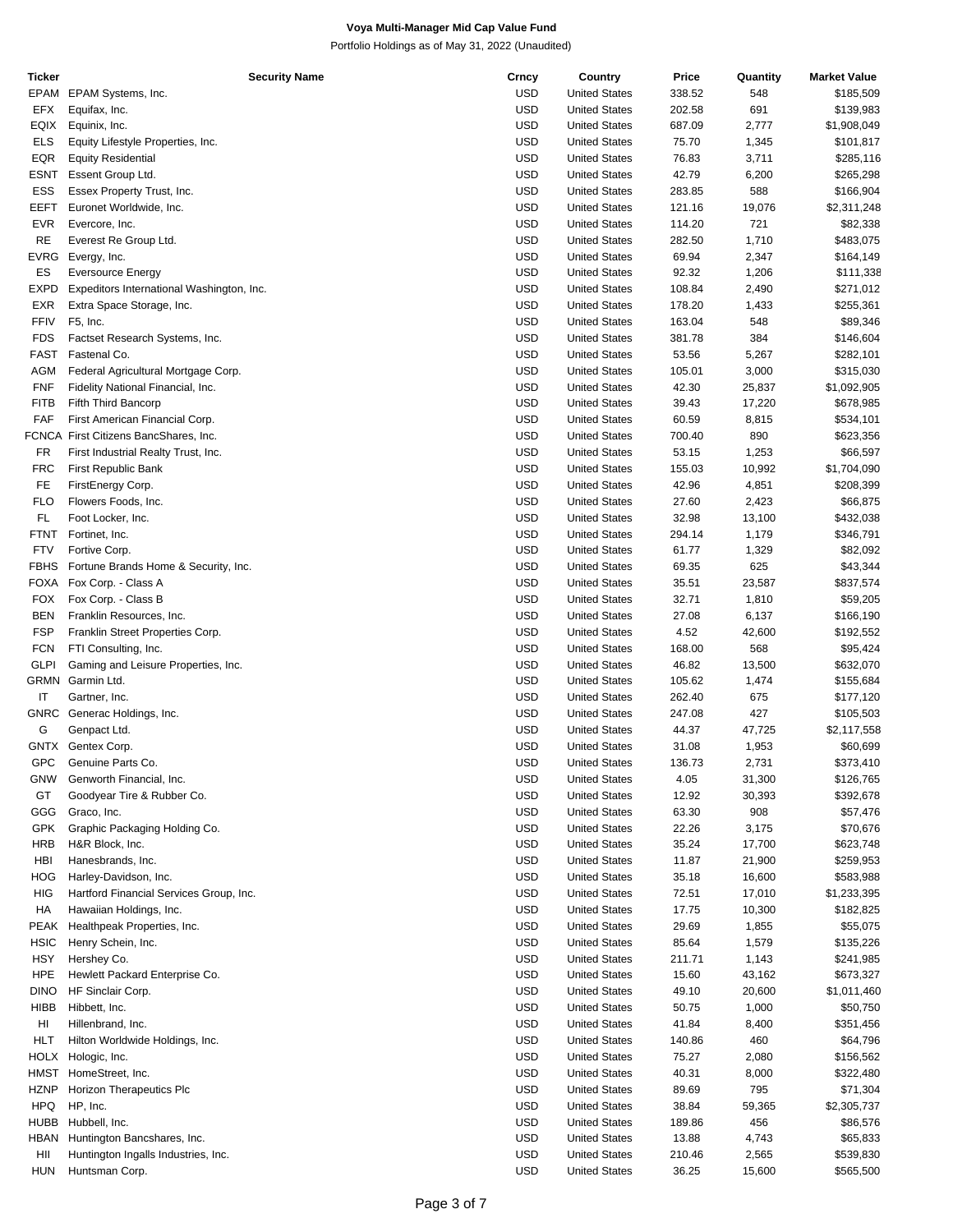| Ticker      | <b>Security Name</b>                                            | Crncy      | Country              | Price   | Quantity | <b>Market Value</b> |
|-------------|-----------------------------------------------------------------|------------|----------------------|---------|----------|---------------------|
| IEX         | <b>IDEX Corp.</b>                                               | <b>USD</b> | <b>United States</b> | 191.55  | 1,778    | \$340,576           |
| <b>IDXX</b> | Idexx Laboratories, Inc.                                        | <b>USD</b> | <b>United States</b> | 391.62  | 532      | \$208,342           |
| <b>ILPT</b> | Industrial Logistics Properties Trust                           | <b>USD</b> | <b>United States</b> | 15.26   | 12,500   | \$190,750           |
| NGVT        | Ingevity Corp.                                                  | USD        | <b>United States</b> | 69.68   | 4,700    | \$327,496           |
|             |                                                                 |            |                      |         |          |                     |
| <b>INGR</b> | Ingredion, Inc.                                                 | <b>USD</b> | <b>United States</b> | 94.69   | 4,499    | \$426,010           |
| <b>TILE</b> | Interface, Inc.                                                 | USD        | <b>United States</b> | 14.39   | 24,500   | \$352,555           |
| IFF         | International Flavors & Fragrances, Inc.                        | <b>USD</b> | <b>United States</b> | 132.17  | 932      | \$123,182           |
| IP          | International Paper Co.                                         | USD        | <b>United States</b> | 48.45   | 10,244   | \$496,322           |
| IPG         | Interpublic Group of Cos., Inc.                                 | <b>USD</b> | <b>United States</b> | 32.23   | 6,659    | \$214,620           |
| IVZ         | Invesco Ltd.                                                    | <b>USD</b> | <b>United States</b> | 19.34   | 2,936    | \$56,782            |
| <b>INVH</b> | Invitation Homes, Inc.                                          | <b>USD</b> | <b>United States</b> | 37.72   | 2,140    | \$80,721            |
|             |                                                                 |            |                      |         |          |                     |
| IQV         | IQVIA Holdings, Inc.                                            | USD        | <b>United States</b> | 215.25  | 915      | \$196,954           |
| IRM         | Iron Mountain, Inc.                                             | <b>USD</b> | <b>United States</b> | 53.90   | 9,776    | \$526,926           |
| <b>IWR</b>  | iShares Russell Midcap Index Fund                               | <b>USD</b> | <b>United States</b> | 72.04   | 1,633    | \$117,641           |
| ITT         | ITT, Inc.                                                       | <b>USD</b> | <b>United States</b> | 73.82   | 683      | \$50,419            |
| JBL         | Jabil, Inc.                                                     | USD        | <b>United States</b> | 61.52   | 15,917   | \$979,214           |
| J           | Jacobs Engineering Group, Inc.                                  | <b>USD</b> | <b>United States</b> | 140.09  | 20,121   | \$2,818,751         |
| JAZZ        | Jazz Pharmaceuticals PLC                                        | <b>USD</b> | <b>United States</b> | 149.68  | 4,100    | \$613,688           |
|             |                                                                 |            |                      |         |          |                     |
| JBHT        | JB Hunt Transport Services, Inc.                                | <b>USD</b> | <b>United States</b> | 172.58  | 1,248    | \$215,380           |
| JEF         | Jefferies Financial Group, Inc.                                 | USD        | <b>United States</b> | 33.02   | 20,625   | \$681,038           |
| <b>SJM</b>  | JM Smucker Co.                                                  | <b>USD</b> | <b>United States</b> | 125.37  | 3,793    | \$475,528           |
| JLL         | Jones Lang LaSalle, Inc.                                        | <b>USD</b> | <b>United States</b> | 197.32  | 638      | \$125,890           |
| JNPR        | Juniper Networks, Inc.                                          | <b>USD</b> | <b>United States</b> | 30.68   | 3,242    | \$99,465            |
| Κ           | Kellogg Co.                                                     | USD        | <b>United States</b> | 69.74   | 1,568    | \$109,352           |
| KEY         | Keycorp                                                         | <b>USD</b> | <b>United States</b> | 19.96   | 37,647   | \$751,434           |
|             |                                                                 |            |                      |         |          |                     |
| <b>KEYS</b> | Keysight Technologies, Inc.                                     | <b>USD</b> | <b>United States</b> | 145.60  | 18,032   | \$2,625,459         |
| KIM         | Kimco Realty Corp.                                              | <b>USD</b> | <b>United States</b> | 23.65   | 5,424    | \$128,278           |
| KKR         | KKR & Co., Inc.                                                 | USD        | <b>United States</b> | 54.81   | 1,014    | \$55,577            |
| KNX         | Knight-Swift Transportation Holdings, Inc.                      | <b>USD</b> | <b>United States</b> | 48.64   | 2,542    | \$123,643           |
| <b>KSS</b>  | Kohl's Corp.                                                    | <b>USD</b> | <b>United States</b> | 40.32   | 6,600    | \$266,112           |
| <b>KOP</b>  | Koppers Holdings, Inc.                                          | <b>USD</b> | <b>United States</b> | 27.10   | 10,500   | \$284,550           |
|             |                                                                 |            |                      |         |          |                     |
| KR          | Kroger Co.                                                      | USD        | <b>United States</b> | 52.97   | 35,797   | \$1,896,167         |
| LH          | Laboratory Corp. of America Holdings                            | <b>USD</b> | <b>United States</b> | 246.72  | 12,298   | \$3,034,163         |
| LSTR        | Landstar System, Inc.                                           | <b>USD</b> | <b>United States</b> | 151.43  | 432      | \$65,418            |
| LAZ         | Lazard Ltd.                                                     | <b>USD</b> | <b>United States</b> | 35.26   | 8,381    | \$295,514           |
| LEA         | Lear Corp.                                                      | USD        | <b>United States</b> | 140.96  | 2,200    | \$310,112           |
| LEN         | Lennar Corp. - Class A                                          | <b>USD</b> | <b>United States</b> | 80.25   | 6,427    | \$515,767           |
| LІІ         | Lennox International, Inc.                                      | USD        | <b>United States</b> | 208.90  | 270      | \$56,403            |
|             |                                                                 |            |                      |         |          |                     |
|             | FWONK Liberty Media Corp.- Liberty Formula One C Tracking Stock | <b>USD</b> | <b>United States</b> | 62.29   | 16,743   | \$1,042,921         |
| LSI         | Life Storage, Inc.                                              | USD        | <b>United States</b> | 116.76  | 630      | \$73,559            |
| <b>LNC</b>  | Lincoln National Corp.                                          | USD        | <b>United States</b> | 57.93   | 4,900    | \$283,857           |
| LKQ         | LKQ Corp.                                                       | <b>USD</b> | <b>United States</b> | 51.39   | 3,324    | \$170,820           |
| <b>LPX</b>  | Louisiana-Pacific Corp.                                         | <b>USD</b> | <b>United States</b> | 69.06   | 1,415    | \$97,720            |
| LPLA        | LPL Financial Holdings, Inc.                                    | <b>USD</b> | <b>United States</b> | 196.19  | 942      | \$184,811           |
|             |                                                                 |            |                      |         |          |                     |
| LULU        | Lululemon Athletica, Inc.                                       | <b>USD</b> | Canada               | 292.69  | 363      | \$106,246           |
| LUMN        | Lumen Technologies, Inc.                                        | <b>USD</b> | <b>United States</b> | 12.24   | 56,691   | \$693,898           |
| <b>LYB</b>  | LyondellBasell Industries NV - Class A                          | <b>USD</b> | Netherlands          | 114.25  | 3,800    | \$434,150           |
| <b>MTB</b>  | M&T Bank Corp.                                                  | <b>USD</b> | <b>United States</b> | 179.97  | 596      | \$107,262           |
| M           | Macy's, Inc.                                                    | <b>USD</b> | <b>United States</b> | 23.65   | 14,400   | \$340,560           |
| MAN         | Manpowergroup, Inc.                                             | <b>USD</b> | <b>United States</b> | 89.61   | 6,600    | \$591,426           |
| MRO         | Marathon Oil Corp.                                              | <b>USD</b> | <b>United States</b> | 31.43   | 37,800   | \$1,188,054         |
|             |                                                                 |            |                      |         |          |                     |
| MPC         | Marathon Petroleum Corp.                                        | <b>USD</b> | <b>United States</b> | 101.79  | 5,500    | \$559,845           |
| MKL         | Markel Corp.                                                    | <b>USD</b> | <b>United States</b> | 1369.43 | 113      | \$154,746           |
| MLM         | Martin Marietta Materials, Inc.                                 | <b>USD</b> | <b>United States</b> | 339.38  | 457      | \$155,097           |
| MRVL        | Marvell Technology, Inc.                                        | <b>USD</b> | <b>United States</b> | 59.15   | 3,233    | \$191,232           |
| MAS         | Masco Corp.                                                     | <b>USD</b> | <b>United States</b> | 56.69   | 3,035    | \$172,054           |
| MASI        | Masimo Corp.                                                    | <b>USD</b> | <b>United States</b> | 140.43  | 226      | \$31,737            |
| MCK         | McKesson Corp.                                                  | <b>USD</b> | <b>United States</b> | 328.69  | 5,742    | \$1,887,338         |
|             |                                                                 |            |                      |         |          |                     |
| MDU         | MDU Resources Group, Inc.                                       | <b>USD</b> | <b>United States</b> | 27.38   | 18,000   | \$492,840           |
| <b>MPW</b>  | Medical Properties Trust, Inc.                                  | <b>USD</b> | <b>United States</b> | 18.58   | 17,400   | \$323,292           |
| MEI         | Methode Electronics, Inc.                                       | <b>USD</b> | <b>United States</b> | 45.05   | 8,700    | \$391,935           |
| MTD         | Mettler Toledo International, Inc.                              | <b>USD</b> | <b>United States</b> | 1286.12 | 183      | \$235,360           |
| MTG         | MGIC Investment Corp.                                           | <b>USD</b> | <b>United States</b> | 13.93   | 24,000   | \$334,320           |
| MCHP        | Microchip Technology, Inc.                                      | <b>USD</b> | <b>United States</b> | 72.65   | 1,075    | \$78,099            |
|             |                                                                 |            |                      |         |          |                     |
| MAA         | Mid-America Apartment Communities, Inc.                         | <b>USD</b> | <b>United States</b> | 181.00  | 14,360   | \$2,599,160         |
| MOD         | Modine Manufacturing Co.                                        | <b>USD</b> | <b>United States</b> | 11.82   | 36,500   | \$431,430           |
| MHK.        | Mohawk Industries, Inc.                                         | <b>USD</b> | <b>United States</b> | 141.46  | 7,459    | \$1,055,150         |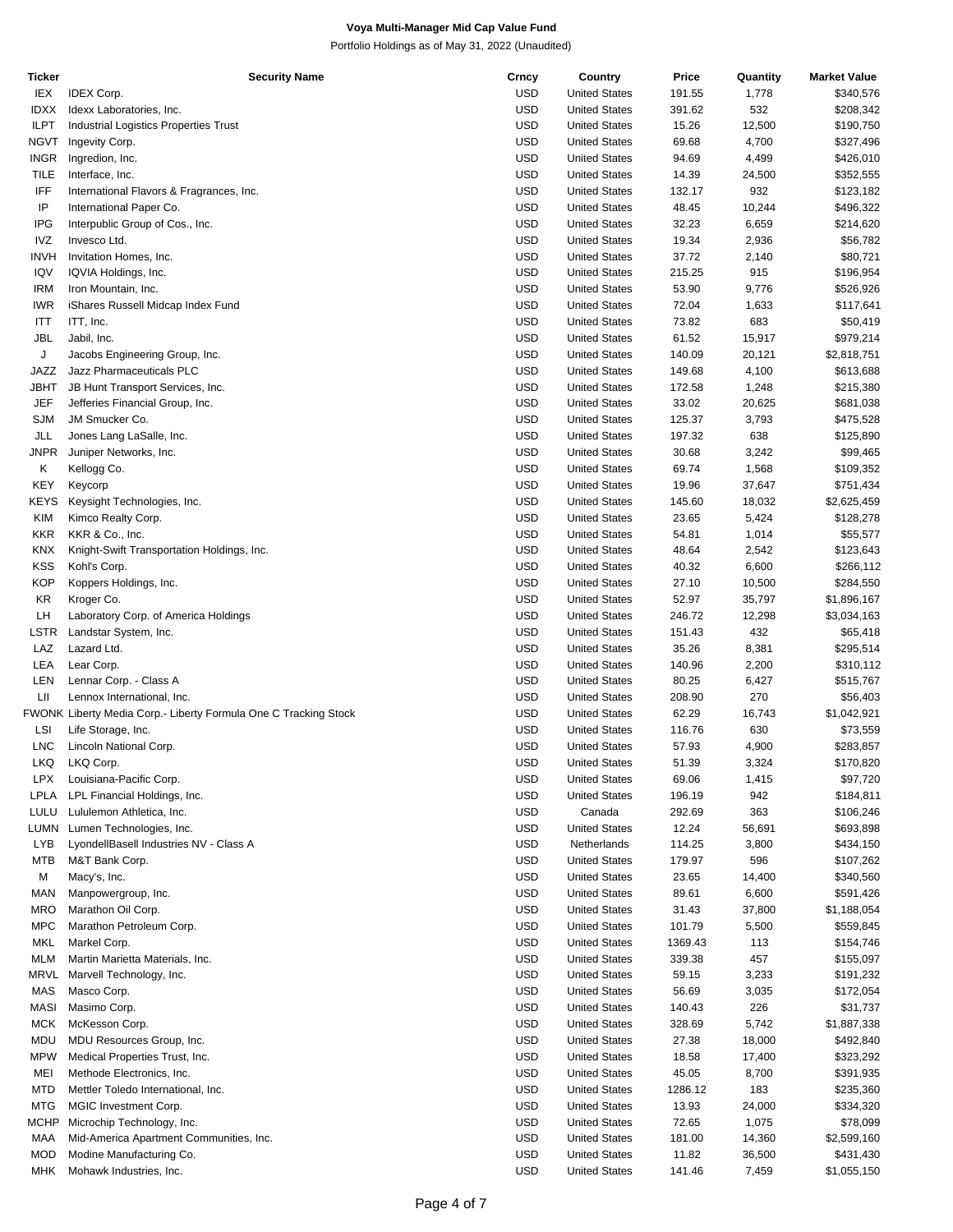| Ticker      | <b>Security Name</b>                    | Crncy      | Country              | Price   | Quantity | <b>Market Value</b> |
|-------------|-----------------------------------------|------------|----------------------|---------|----------|---------------------|
| <b>MOH</b>  | Molina Healthcare, Inc.                 | <b>USD</b> | <b>United States</b> | 290.22  | 661      | \$191,835           |
| <b>TAP</b>  | Molson Coors Beverage Co.               | <b>USD</b> | <b>United States</b> | 55.84   | 12,100   | \$675,664           |
|             | MPWR Monolithic Power Systems, Inc.     | <b>USD</b> | <b>United States</b> | 450.39  | 328      | \$147,728           |
|             | MOG/A Moog, Inc.                        | <b>USD</b> | <b>United States</b> | 81.39   | 4,800    | \$390,672           |
|             | MORN Morningstar, Inc.                  | <b>USD</b> | <b>United States</b> | 257.03  | 236      | \$60,659            |
| <b>MSI</b>  | Motorola Solutions, Inc.                | <b>USD</b> | <b>United States</b> | 219.74  | 1,458    | \$320,381           |
|             |                                         |            |                      |         |          |                     |
| <b>MSCI</b> | MSCI, Inc. - Class A                    | <b>USD</b> | <b>United States</b> | 442.35  | 723      | \$319,819           |
|             | NDAQ Nasdaq, Inc.                       | <b>USD</b> | <b>United States</b> | 155.26  | 1,580    | \$245,311           |
| <b>NESR</b> | National Energy Services Reunited Corp. | <b>USD</b> | <b>United States</b> | 7.46    | 18,300   | \$136,518           |
| <b>NFG</b>  | National Fuel Gas Co.                   | <b>USD</b> | <b>United States</b> | 73.53   | 8,156    | \$599,711           |
| <b>NHI</b>  | National Health Investors, Inc.         | <b>USD</b> | <b>United States</b> | 59.15   | 7,100    | \$419,965           |
| <b>NAVI</b> | Navient Corp.                           | <b>USD</b> | <b>United States</b> | 16.00   | 23,000   | \$368,000           |
| <b>RTL</b>  | Necessity Retail REIT, Inc./The         | <b>USD</b> | <b>United States</b> | 7.98    | 31,100   | \$248,178           |
| <b>NTAP</b> | NetApp, Inc.                            | <b>USD</b> | <b>United States</b> | 71.95   | 2,110    | \$151,815           |
| <b>NTGR</b> | Netgear, Inc.                           | <b>USD</b> | <b>United States</b> | 19.05   | 12,500   | \$238,125           |
|             | NWSA News Corp - Class A                | <b>USD</b> | <b>United States</b> | 17.40   | 4,065    | \$70,731            |
| <b>NXST</b> | Nexstar Media Group, Inc.               | <b>USD</b> | <b>United States</b> | 175.22  | 4,519    | \$791,819           |
| NI          | NiSource, Inc.                          | <b>USD</b> | <b>United States</b> | 31.45   | 2,428    | \$76,361            |
| <b>NDSN</b> |                                         | <b>USD</b> | <b>United States</b> |         |          |                     |
|             | Nordson Corp.                           |            |                      | 217.88  | 316      | \$68,850            |
| <b>NTRS</b> | Northern Trust Corp.                    | <b>USD</b> | <b>United States</b> | 111.75  | 1,038    | \$115,997           |
| <b>NRG</b>  | NRG Energy, Inc.                        | <b>USD</b> | <b>United States</b> | 46.04   | 22,120   | \$1,018,405         |
| <b>NUE</b>  | Nucor Corp.                             | <b>USD</b> | <b>United States</b> | 132.46  | 3,615    | \$478,843           |
| <b>NVR</b>  | NVR, Inc.                               | <b>USD</b> | <b>United States</b> | 4450.62 | 22       | \$97,914            |
| ORLY        | O'Reilly Automotive, Inc.               | <b>USD</b> | <b>United States</b> | 637.17  | 1,097    | \$698,975           |
| OI          | O-I Glass, Inc.                         | <b>USD</b> | <b>United States</b> | 16.45   | 29,800   | \$490,210           |
| ODP         | ODP Corp./The                           | <b>USD</b> | <b>United States</b> | 38.19   | 9,100    | \$347,529           |
| OPI         | Office Properties Income Trust          | <b>USD</b> | <b>United States</b> | 21.31   | 6,900    | \$147,039           |
| <b>OFG</b>  | OFG Bancorp                             | <b>USD</b> | <b>United States</b> | 28.34   | 13,400   | \$379,756           |
| <b>ODFL</b> | Old Dominion Freight Line               | <b>USD</b> | <b>United States</b> | 258.24  | 1,100    | \$284,064           |
| ORI         | Old Republic International Corp.        | <b>USD</b> | <b>United States</b> | 23.92   | 21,424   | \$512,462           |
| OHI         |                                         | <b>USD</b> | <b>United States</b> | 29.77   | 12,000   | \$357,240           |
|             | Omega Healthcare Investors, Inc.        |            |                      |         |          |                     |
| OMC         | Omnicom Group                           | <b>USD</b> | <b>United States</b> | 74.61   | 1,759    | \$131,239           |
| <b>OGN</b>  | Organon & Co.                           | <b>USD</b> | <b>United States</b> | 37.96   | 3,777    | \$143,375           |
| <b>OSK</b>  | Oshkosh Corp.                           | <b>USD</b> | <b>United States</b> | 92.91   | 4,645    | \$431,567           |
| <b>OTIS</b> | Otis Worldwide Corp.                    | <b>USD</b> | <b>United States</b> | 74.40   | 4,618    | \$343,579           |
| OC          | Owens Corning, Inc.                     | <b>USD</b> | <b>United States</b> | 95.58   | 9,100    | \$869,778           |
|             | PCAR Paccar, Inc.                       | <b>USD</b> | <b>United States</b> | 86.84   | 856      | \$74,335            |
| <b>PKG</b>  | Packaging Corp. of America              | <b>USD</b> | <b>United States</b> | 157.28  | 444      | \$69,832            |
|             | PANW Palo Alto Networks, Inc.           | <b>USD</b> | <b>United States</b> | 502.78  | 238      | \$119,662           |
|             | PARA Paramount Global                   | <b>USD</b> | <b>United States</b> | 34.33   | 9,900    | \$339,867           |
|             | PGRE Paramount Group, Inc.              | <b>USD</b> | <b>United States</b> | 9.06    | 29,400   | \$266,364           |
| PН          | Parker Hannifin Corp.                   | <b>USD</b> | <b>United States</b> | 272.17  | 687      | \$186,981           |
|             |                                         | <b>USD</b> | <b>United States</b> | 123.83  | 3,090    |                     |
|             | PAYX Paychex, Inc.                      |            |                      |         |          | \$382,635           |
|             | PDCE PDC Energy, Inc.                   | <b>USD</b> | <b>United States</b> | 79.14   | 6,000    | \$474,840           |
| PAG         | Penske Auto Group, Inc.                 | <b>USD</b> | <b>United States</b> | 115.14  | 3,500    | \$402,990           |
| <b>PNR</b>  | Pentair PLC                             | <b>USD</b> | <b>United States</b> | 50.17   | 1,943    | \$97,480            |
|             | PRDO Perdoceo Education Corp.           | <b>USD</b> | <b>United States</b> | 10.91   | 18,800   | \$205,108           |
| PKI         | PerkinElmer, Inc.                       | <b>USD</b> | <b>United States</b> | 149.67  | 946      | \$141,588           |
| <b>PDM</b>  | Piedmont Office Realty Trust, Inc.      | <b>USD</b> | <b>United States</b> | 14.74   | 24,600   | \$362,604           |
| <b>PXD</b>  | Pioneer Natural Resources Co.           | <b>USD</b> | <b>United States</b> | 277.94  | 797      | \$221,518           |
| PII         | Polaris, Inc.                           | <b>USD</b> | <b>United States</b> | 106.55  | 541      | \$57,644            |
|             | POOL Pool Corp.                         | <b>USD</b> | <b>United States</b> | 398.62  | 494      | \$196,918           |
| <b>PPG</b>  | PPG Industries, Inc.                    | <b>USD</b> | <b>United States</b> | 126.49  | 918      | \$116,118           |
| PPL         | PPL Corp.                               | <b>USD</b> | <b>United States</b> | 30.18   | 5,436    | \$164,058           |
| PRIM        | Primoris Services Corp.                 | <b>USD</b> | <b>United States</b> | 24.28   |          | \$332,636           |
|             |                                         |            |                      |         | 13,700   |                     |
| <b>PFG</b>  | Principal Financial Group, Inc.         | <b>USD</b> | <b>United States</b> | 72.93   | 2,184    | \$159,279           |
| <b>PSEC</b> | Prospect Capital Corp.                  | <b>USD</b> | <b>United States</b> | 7.69    | 44,300   | \$340,667           |
| PRU         | Prudential Financial, Inc.              | <b>USD</b> | <b>United States</b> | 106.25  | 2,533    | \$269,131           |
| PEG         | Public Service Enterprise Group, Inc.   | <b>USD</b> | <b>United States</b> | 68.54   | 3,796    | \$260,178           |
| PHM         | Pulte Group, Inc.                       | <b>USD</b> | <b>United States</b> | 45.26   | 9,606    | \$434,768           |
| <b>PVH</b>  | PVH Corp.                               | <b>USD</b> | <b>United States</b> | 70.87   | 12,762   | \$904,443           |
|             | QRVO Qorvo, Inc.                        | <b>USD</b> | <b>United States</b> | 111.75  | 5,800    | \$648,150           |
| <b>PWR</b>  | Quanta Services, Inc.                   | <b>USD</b> | <b>United States</b> | 119.00  | 2,724    | \$324,156           |
| <b>DGX</b>  | Quest Diagnostics, Inc.                 | <b>USD</b> | <b>United States</b> | 141.02  | 1,948    | \$274,707           |
| <b>RJF</b>  | Raymond James Financial, Inc.           | <b>USD</b> | <b>United States</b> | 98.49   | 3,255    | \$320,585           |
| O           |                                         | <b>USD</b> |                      | 68.22   |          |                     |
|             | Realty Income Corp.                     |            | <b>United States</b> |         | 1,517    | \$103,490           |
| RRX         | Regal Rexnord Corp.                     | <b>USD</b> | <b>United States</b> | 124.95  | 472      | \$58,976            |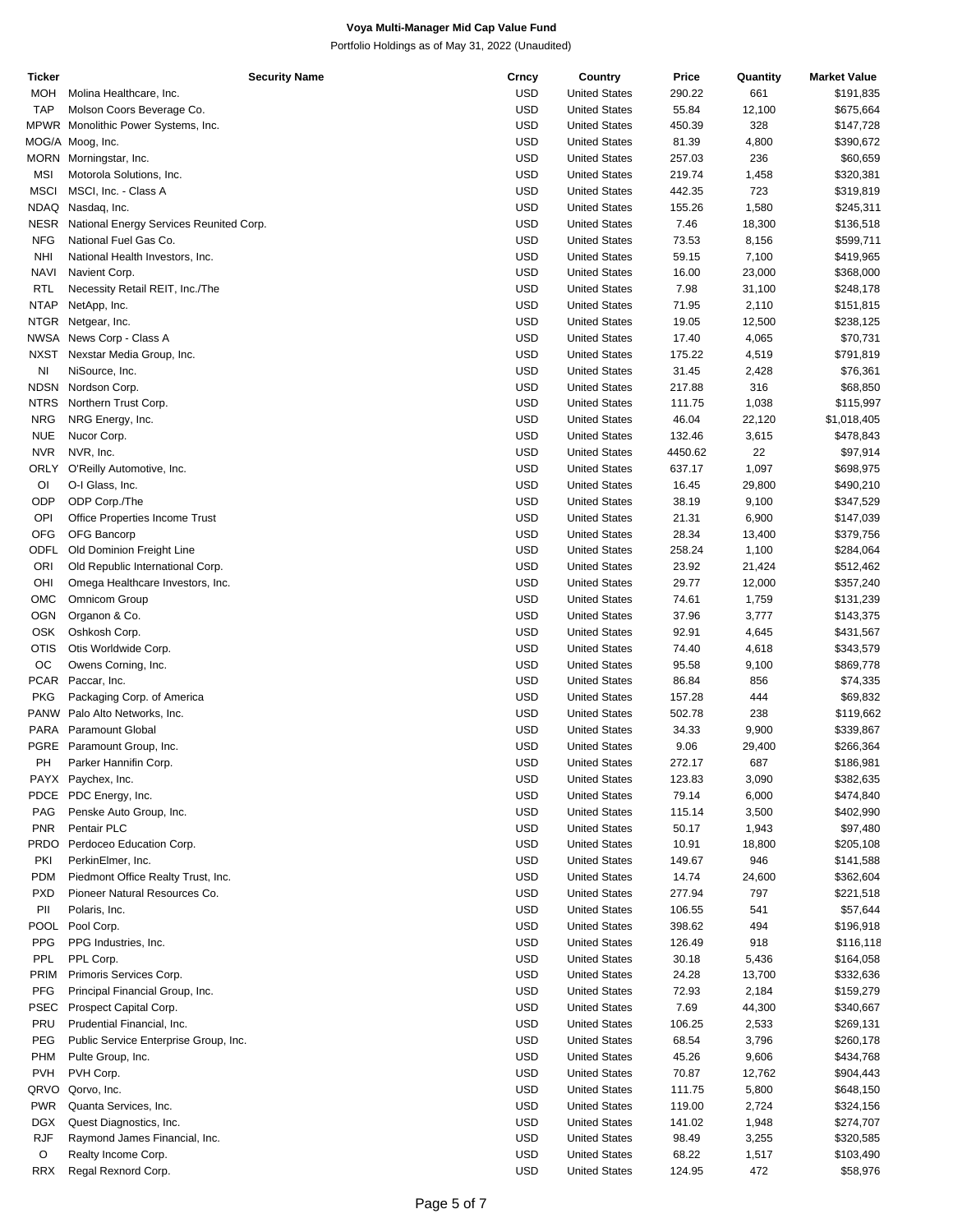| Ticker      | <b>Security Name</b>                   | Crncy      | Country              | Price  | Quantity | <b>Market Value</b> |
|-------------|----------------------------------------|------------|----------------------|--------|----------|---------------------|
| RF          | Regions Financial Corp.                | <b>USD</b> | <b>United States</b> | 22.09  | 39,388   | \$870,081           |
| <b>RS</b>   | Reliance Steel & Aluminum Co.          | <b>USD</b> | <b>United States</b> | 194.40 | 5,469    | \$1,063,174         |
| RCII        | Rent-A-Center, Inc.                    | <b>USD</b> | <b>United States</b> | 27.54  | 6,800    | \$187,272           |
| RSG         | Republic Services, Inc.                | <b>USD</b> | <b>United States</b> | 133.84 | 2,225    | \$297,794           |
| RMD         | Resmed, Inc.                           | <b>USD</b> | <b>United States</b> | 203.46 | 764      | \$155,443           |
| <b>RLJ</b>  | <b>RLJ Lodging Trust</b>               | <b>USD</b> | <b>United States</b> | 13.43  | 17,700   | \$237,711           |
| RHI         | Robert Half International, Inc.        | <b>USD</b> | <b>United States</b> | 90.15  | 1,490    | \$134,324           |
| <b>ROK</b>  | Rockwell Automation, Inc.              | <b>USD</b> | <b>United States</b> | 213.20 | 427      | \$91,036            |
| <b>ROP</b>  | Roper Technologies, Inc.               | <b>USD</b> | <b>United States</b> | 442.44 | 2,885    | \$1,276,439         |
| ROST        | Ross Stores, Inc.                      | <b>USD</b> | <b>United States</b> | 85.02  | 19,397   | \$1,649,133         |
|             |                                        |            |                      |        |          |                     |
| <b>RPM</b>  | RPM International, Inc.                | <b>USD</b> | <b>United States</b> | 88.10  | 706      | \$62,199            |
|             | RUSHA Rush Enterprises, Inc. - Class A | <b>USD</b> | <b>United States</b> | 50.98  | 7,100    | \$361,958           |
| R           | Ryder System, Inc.                     | <b>USD</b> | <b>United States</b> | 80.02  | 3,720    | \$297,674           |
| <b>SBRA</b> | Sabra Healthcare REIT, Inc.            | <b>USD</b> | <b>United States</b> | 14.04  | 25,400   | \$356,616           |
| SANM        | Sanmina Corp.                          | <b>USD</b> | <b>United States</b> | 43.89  | 9,700    | \$425,733           |
| SBAC        | SBA Communications Corp.               | <b>USD</b> | <b>United States</b> | 336.61 | 4,226    | \$1,422,514         |
| SWM         | Schweitzer-Mauduit International, Inc. | <b>USD</b> | <b>United States</b> | 27.12  | 9,500    | \$257,640           |
| <b>STX</b>  | Seagate Technology Holdings PLC        | <b>USD</b> | <b>United States</b> | 84.67  | 10,600   | \$897,502           |
| <b>SEE</b>  | Sealed Air Corp.                       | <b>USD</b> | <b>United States</b> | 62.18  | 1,265    | \$78,658            |
| <b>SEIC</b> | SEI Investments Co.                    | <b>USD</b> | <b>United States</b> | 58.43  | 22,650   | \$1,323,440         |
| SEM         | Select Medical Holdings Corp.          | <b>USD</b> | <b>United States</b> | 24.35  | 14,745   | \$359,041           |
| SCI         | Service Corp. International            | <b>USD</b> | <b>United States</b> | 70.03  | 1,783    | \$124,863           |
| <b>SVC</b>  | <b>Service Properties Trust</b>        | <b>USD</b> | <b>United States</b> | 6.33   | 14,200   | \$89,886            |
| SBNY        | Signature Bank                         | <b>USD</b> | <b>United States</b> | 216.27 | 223      | \$48,228            |
| SLGN        |                                        | <b>USD</b> | <b>United States</b> | 43.81  | 9,000    |                     |
|             | Silgan Holdings, Inc.                  |            |                      |        |          | \$394,290           |
| <b>SPG</b>  | Simon Property Group, Inc.             | <b>USD</b> | <b>United States</b> | 114.65 | 6,171    | \$707,505           |
| SITC        | SITE Centers Corp.                     | <b>USD</b> | <b>United States</b> | 15.72  | 21,500   | \$337,980           |
| <b>TSLX</b> | Sixth Street Specialty Lending, Inc.   | <b>USD</b> | <b>United States</b> | 20.69  | 15,400   | \$318,626           |
| <b>SKYW</b> | Skywest, Inc.                          | <b>USD</b> | <b>United States</b> | 26.96  | 4,900    | \$132,104           |
| <b>SWKS</b> | Skyworks Solutions, Inc.               | <b>USD</b> | <b>United States</b> | 108.87 | 982      | \$106,910           |
| SNBR        | Sleep Number Corp.                     | <b>USD</b> | <b>United States</b> | 45.93  | 4,000    | \$183,720           |
| <b>SLM</b>  | SLM Corp.                              | <b>USD</b> | <b>United States</b> | 19.59  | 123,975  | \$2,428,670         |
| SNA         | Snap-On, Inc.                          | <b>USD</b> | <b>United States</b> | 221.88 | 3,828    | \$849,357           |
| SPTN        | SpartanNash Co.                        | <b>USD</b> | <b>United States</b> | 34.41  | 9,000    | \$309,690           |
| <b>SFM</b>  | Sprouts Farmers Market, Inc.           | <b>USD</b> | <b>United States</b> | 27.09  | 16,600   | \$449,694           |
| SWK         | Stanley Black & Decker, Inc.           | <b>USD</b> | <b>United States</b> | 118.69 | 585      | \$69,434            |
| <b>STT</b>  | State Street Corp.                     | <b>USD</b> | <b>United States</b> | 72.49  | 9,415    | \$682,493           |
| STLD        | Steel Dynamics, Inc.                   | <b>USD</b> | <b>United States</b> | 85.38  | 7,371    | \$629,336           |
| <b>STE</b>  | STERIS Public Ltd. Co.                 | <b>USD</b> | <b>United States</b> | 228.20 | 387      | \$88,313            |
|             |                                        |            |                      |        |          |                     |
| SF          | Stifel Financial Corp.                 | <b>USD</b> | <b>United States</b> | 64.17  | 948      | \$60,833            |
| RGR         | Sturm Ruger & Co., Inc.                | <b>USD</b> | <b>United States</b> | 67.89  | 4,900    | \$332,661           |
| SUI         | Sun Communities, Inc.                  | <b>USD</b> | <b>United States</b> | 164.13 | 372      | \$61,056            |
| <b>SIVB</b> | <b>SVB Financial Group</b>             | <b>USD</b> | <b>United States</b> | 488.57 | 195      | \$95,271            |
| SLVM        | Sylvamo Corp.                          | <b>USD</b> | <b>United States</b> | 50.74  | 799      | \$40,541            |
| SYF         | <b>Synchrony Financial</b>             | <b>USD</b> | <b>United States</b> | 37.04  | 6,034    | \$223,499           |
| <b>SNPS</b> | Synopsys, Inc.                         | <b>USD</b> | <b>United States</b> | 319.20 | 1,347    | \$429,962           |
|             | TROW T. Rowe Price Group, Inc.         | <b>USD</b> | <b>United States</b> | 127.09 | 3,504    | \$445,323           |
| SKT         | Tanger Factory Outlet Centers, Inc.    | <b>USD</b> | <b>United States</b> | 17.51  | 22,400   | \$392,224           |
| <b>TPR</b>  | Tapestry, Inc.                         | <b>USD</b> | <b>United States</b> | 34.50  | 2,868    | \$98,946            |
| SNX         | TD SYNNEX Corp.                        | <b>USD</b> | <b>United States</b> | 103.85 | 3,800    | \$394,630           |
| TGNA        | TEGNA, Inc.                            | <b>USD</b> | <b>United States</b> | 21.90  | 18,500   | \$405,150           |
| TDY         | Teledyne Technologies, Inc.            | <b>USD</b> | <b>United States</b> | 405.15 | 183      | \$74,142            |
| TER         | Teradyne, Inc.                         | <b>USD</b> | <b>United States</b> | 109.26 | 854      | \$93,308            |
| <b>TXT</b>  | Textron, Inc.                          | <b>USD</b> | <b>United States</b> | 65.29  | 1,195    | \$78,022            |
| THO         |                                        | <b>USD</b> | <b>United States</b> | 75.97  |          |                     |
|             | Thor Industries, Inc.                  |            |                      |        | 6,400    | \$486,208           |
| <b>TKR</b>  | Timken Co.                             | <b>USD</b> | <b>United States</b> | 61.07  | 3,500    | \$213,745           |
| <b>TOL</b>  | Toll Brothers, Inc.                    | <b>USD</b> | <b>United States</b> | 50.47  | 11,100   | \$560,217           |
| <b>TTC</b>  | Toro Co.                               | <b>USD</b> | <b>United States</b> | 82.49  | 703      | \$57,990            |
| TSCO        | Tractor Supply Co.                     | <b>USD</b> | <b>United States</b> | 187.36 | 2,281    | \$427,368           |
| ΤT          | Trane Technologies PLC                 | <b>USD</b> | Ireland              | 138.06 | 1,834    | \$253,202           |
| TRU         | TransUnion                             | <b>USD</b> | <b>United States</b> | 86.81  | 582      | \$50,523            |
| TREX        | Trex Co., Inc.                         | <b>USD</b> | <b>United States</b> | 63.72  | 472      | \$30,076            |
| TRMB        | Trimble, Inc.                          | <b>USD</b> | <b>United States</b> | 68.05  | 903      | \$61,449            |
| TRTN        | Triton International Ltd.              | <b>USD</b> | Bermuda              | 63.77  | 11,800   | \$752,486           |
| <b>TYL</b>  | Tyler Technologies, Inc.               | <b>USD</b> | <b>United States</b> | 355.82 | 211      | \$75,078            |
| <b>TSN</b>  | Tyson Foods, Inc.                      | <b>USD</b> | <b>United States</b> | 89.61  | 15,242   | \$1,365,836         |
| <b>UDR</b>  | UDR, Inc.                              | <b>USD</b> | <b>United States</b> | 47.80  | 1,110    | \$53,058            |
|             |                                        |            |                      |        |          |                     |